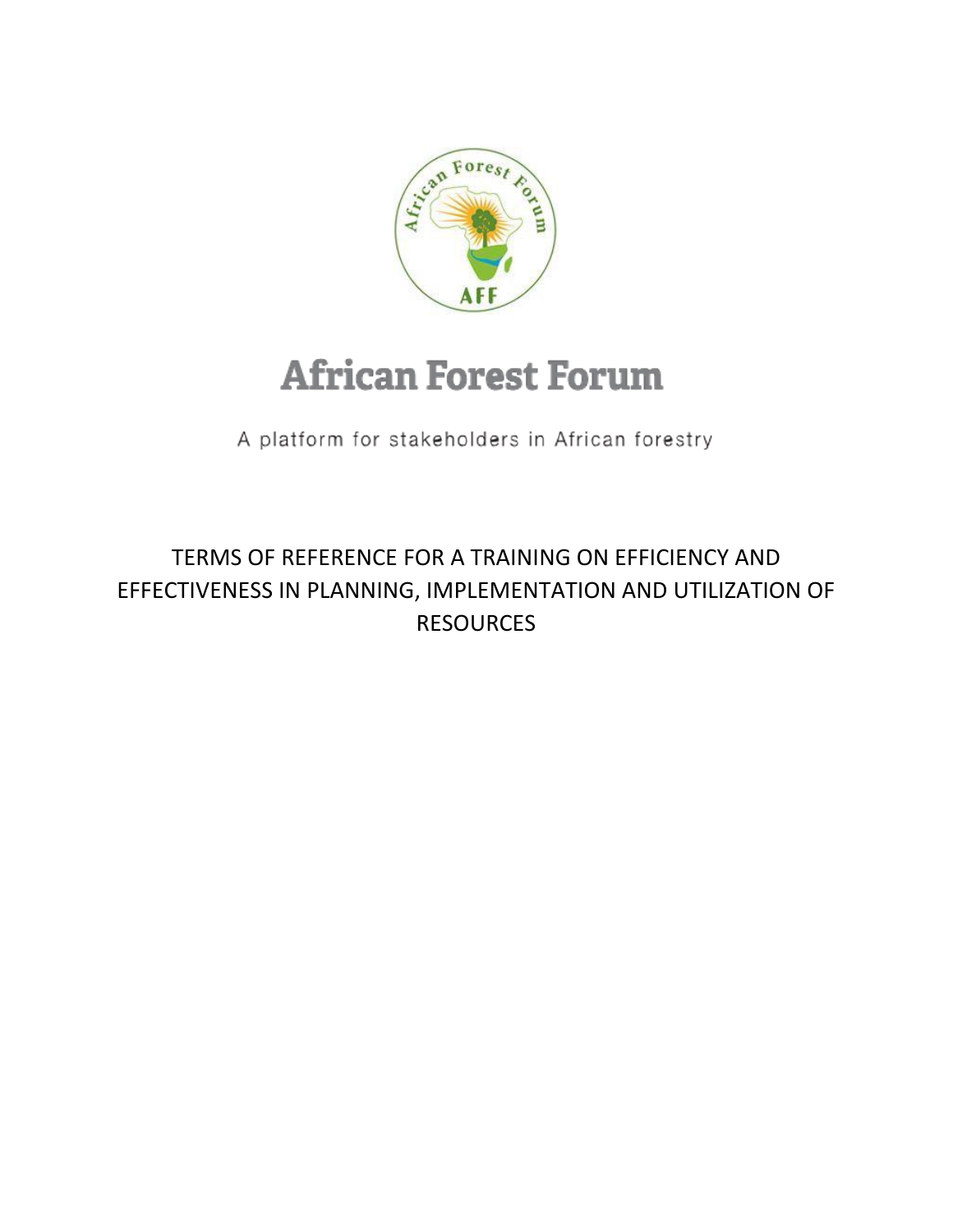#### **AFF's mandate and business operations**

The African Forest Forum (AFF) is a pan-African non-governmental organization with its headquarters in Nairobi, Kenya. It is an association of individuals with a commitment to the sustainable management, wise use and conservation of Africa's forest and tree resources for the socio-economic well-being of its peoples and for the stability and improvement of its environment. AFF is involved in voicing the concerns of African forestry stakeholders; and using science, indigenous knowledge, and experience to advocate for the importance of forests and trees outside forests to peoples' livelihoods, national economies and the stability of the environment.

AFF provides a platform for independent and objective analyses, as well as technical and policy advice to national, regional and international institutions and actors, on how economic, food security and environmental issues can be addressed through the sustainable management, use and conservation of forests and trees outside forests.

To be able to deliver on this mandate, AFF depends on resources from donors worldwide. In this regard AFF's main donors are the Swedish International Development Cooperation Agency (Sida) and Swiss Agency for Development and Cooperation (SDC). AFF also collaborates from time to time with other institutions on themes that are aligned to its mandate. Such include the Swedish University of Agricultural Sciences (SLU), and Food and Agriculture Organization of the United Nations (FAO) on research projects that relate to value addition to forest related products. AFF continually pursues other funding opportunities.

#### **Background**

Strategic financial management refers to the art of managing an institution's resources with the intention of attaining its set goals and objectives while maximizing impact in the most **Efficient** and **Effective** way. Aspects of strategic financial management include strategic planning and implementation, managing stakeholder processes and relationships, integrating programmatic work and financial management, and financial risk analysis. In a highly competitive NGO funding environment, donors are looking out to partner with the most efficient, effective and innovative institutions. AFF continually identifies itself with these attributes during its project planning and implementation, and also by having them as key areas to guide evaluation of its projects during their external reviews.

#### **AFF operates in the following ways:**

 $\triangleright$  Generating knowledge through research implemented in partnership with strategic expert teams and postgraduate students on some key areas identified in its programmatic approach to its work. These researches are expected to generate solutions to some of the challenges in the forestry sector related to the improvement of livelihoods, national economies and the environment we live in.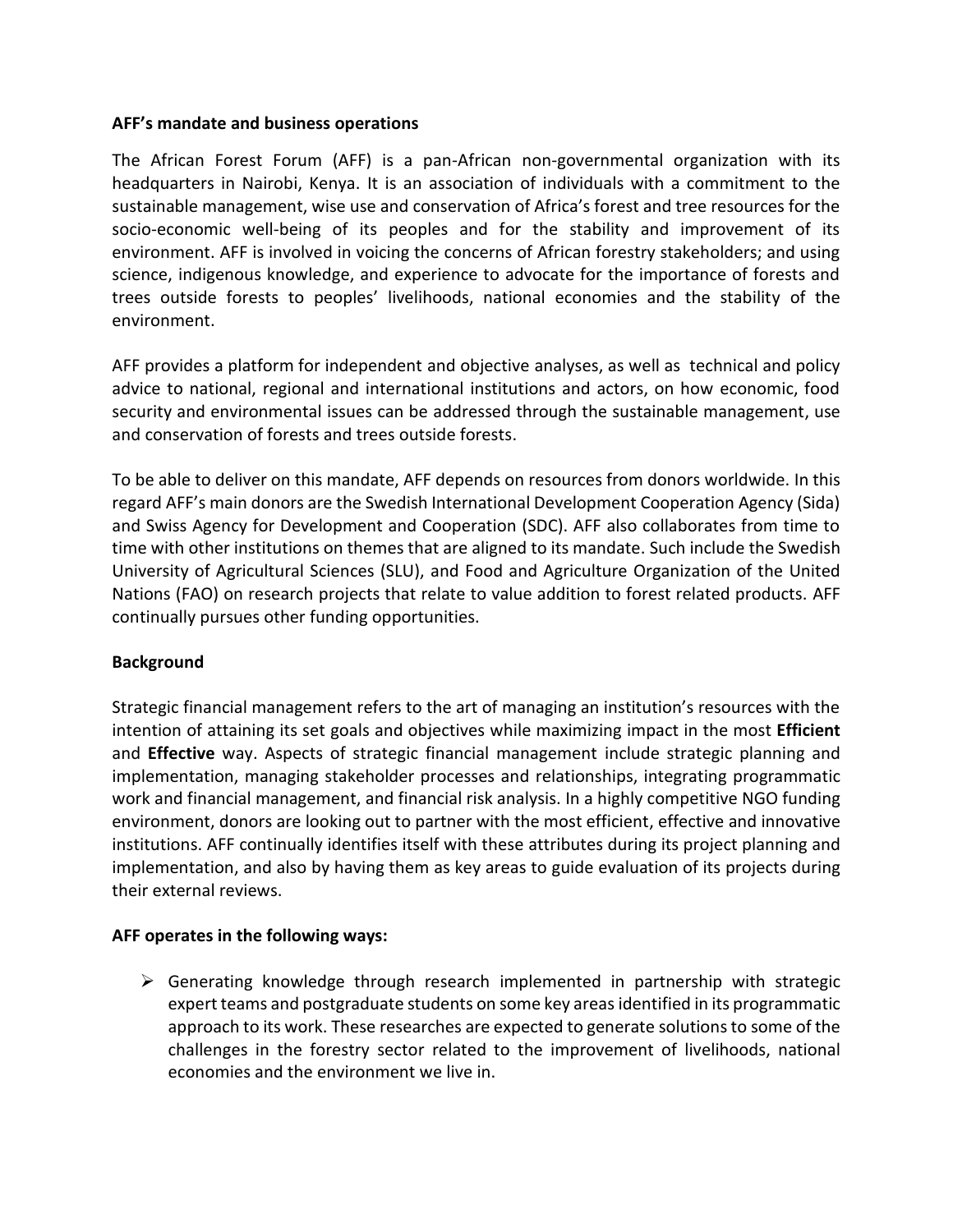- $\triangleright$  Sharing generated knowledge and scientific evidence with AFF members and appropriate stakeholders at the international, continental, sub regional and national levels using knowledge sharing platforms like workshops, conferences, and through electronic and social media.
- $\triangleright$  Building capacity within the continent related to key and emerging issues in forestry, such as on climate change, green and circular economy, and forest certification.
- $\triangleright$  Participatory development of contextualized training materials in form of compendiums to target academic stakeholders' niches.
- ➢ Facilitating the translation and editing of knowledge products in both English and French, which are the main languages spoken in African countries, for a wider distribution online and/or in print mode.
- $\triangleright$  Collaboration with other institutions on key continental and global forestry initiatives in Africa.
- $\triangleright$  Monitoring uptake and impact of the information and knowledge products shared with stakeholders.

# **Objective**

To improve on efficiency and effectiveness in the AFF's business process, mode of delivery and utilization of resources.

# **Specific tasks**

Under the supervision of the Executive Secretary, the expert is required to:

- I. Assess AFF's operations and its business process (planning, implementation and reporting).
- II. Identify and document opportunities for improving efficiency and effectiveness within the business process and delivery mode of AFF in relation to its strategy including the long-term scenario in AFF's growth
- **III.** Based on (i) and (ii), conduct a 2 days training within the AFF Secretariat on how to improve effective and efficient planning, implementation, and utilization of available resources.

# **Deliverables and output**

- 1. Provide a report of the assignment undertaken.
- 2. Provide training materials that could be updated at regular intervals for continuous training of AFF staff on strategic resource management;
- 3. In collaboration with the Secretariat, develop an action plan on how to enhance effective and efficient planning, implementation and utilization of AFF's resources.

# **Qualification and expertise**

Corporates' (work force) or individuals with the following qualifications are eligible.